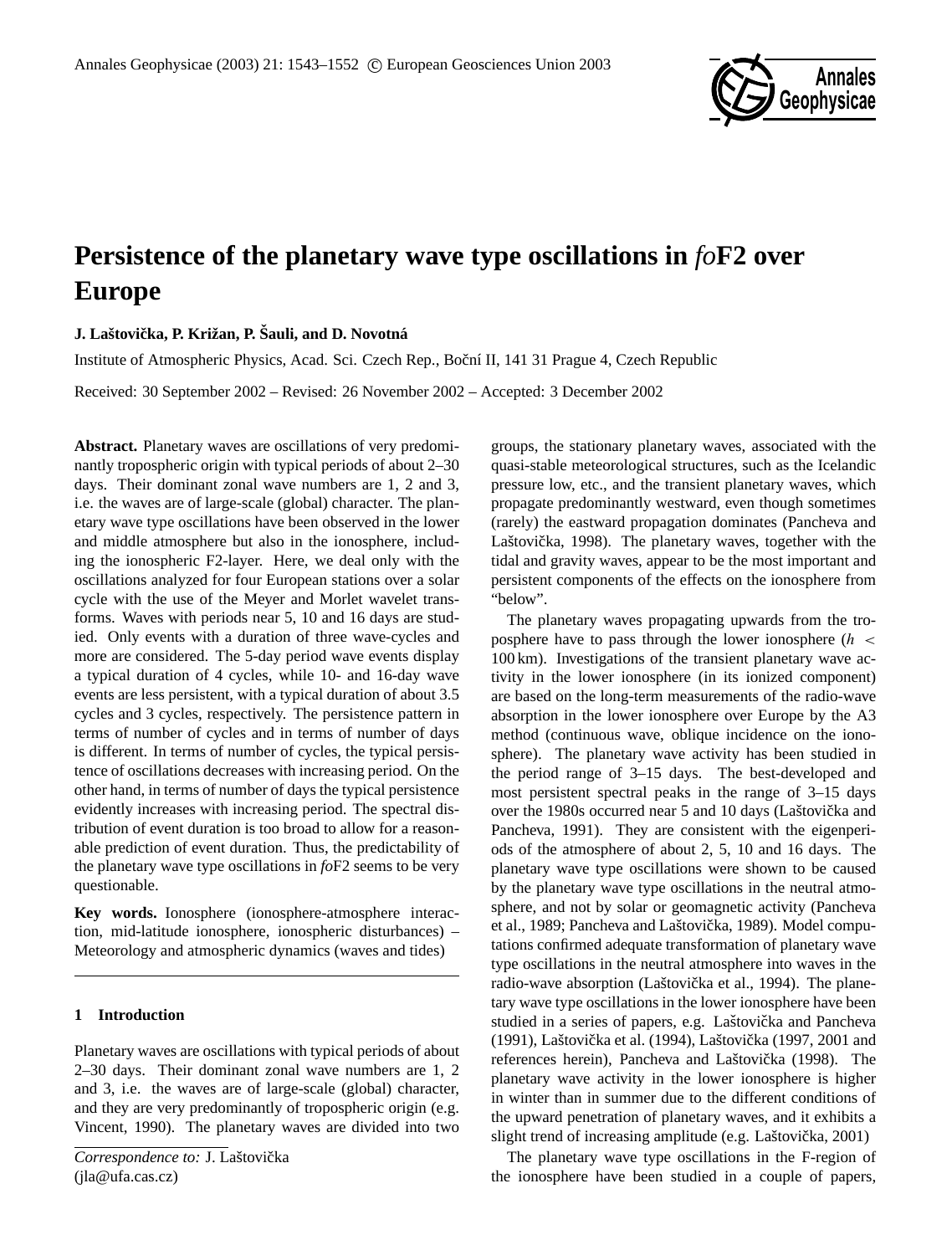e.g. Forbes and Leveroni (1992), Canziani (1994), Pancheva et al. (1994), Apostolov et al. (1995, 1998), Altadill and Laštovička (1996), Laštovička and Mlch (1996), Laštovička (1997), Meyer and Forbes (1997), Laštovička and Šauli (1999), Forbes et al. (2000), Altadill et al. (2001). Altadill and Apostolov (1998, 2001) analyzed six events of both the upward propagation and the downward propagation of the wave-type oscillations with periods of 2 and 6.5 days. They attributed all three upward propagating events to planetary waves observed simultaneously in the mesosphere/lower thermosphere region. The downward propagating events had a different relation between group and phase velocities. One of these events was attributed to a periodic geomagnetic activity. Thus, not every oscillation in the period range 2–30 days in the F-region can be considered a planetary wave oscillation, even though the majority of such oscillations can be attributed to planetary waves. There is a strong solar-origin oscillation with periods near 27 days (the solar rotation), and partly also at 13–14 days (half of the solar rotation), therefore, these periods are not analyzed herein.

Some studies report simultaneous observations of planetary waves in the lower and upper ionosphere, as, for instance, Pancheva et al. (1994), for some 2-day events (but not all events) and Yi and Chen (1994) for low latitudes. However, such observations create a problem for theory, because the planetary waves in the neutral atmosphere cannot propagate directly upwards to the F2-region peak heights due to the atmospheric viscosity and other factors. Therefore, we need to look for indirect ways of propagation. One possibility is the planetary wave modulation of the upward propagating tides in the mesosphere and lower thermosphere (MLT) region. Such a modulation has been observationally confirmed to occur in the wind in the MLT region in correspondence with theoretical expectations (Mitchell et al., 1996; Beard et al., 1999; Pancheva, 2001 and references herein). Laštovička and Sauli (1999) investigated the variability of  $f \circ F$ 2 from two Central European stations, Juliusruh and Průhonice, and the tides inferred from wind measurements in the MLT region at nearby station Collm. They found that the planetary wave modulation of the upward propagating tides in the MLT region did not play a dominant role, but it might contribute to the planetary wave type oscillations in *fo*F2.

Another possibility is the planetary wave modulation of the upward propagating gravity waves (Meyer, 1999). Observational confirmation and quantification of the role of the "gravity wave" mechanism remains difficult due to data problems; we need to find a gravity wave parameter which is persistent on time scales of days (Laštovička, 1999). Other possibilities of an indirect upward propagation via planetary wave modulation of various upward propagating agents at the upper mesospheric/lower thermospheric heights are: (i) the vertical plasma drift due to the planetary wave modulation of the E-region dynamo (Pancheva et al., 1994), and (ii) modulation of the turbopause height and turbopause region properties.

The quasi-two-day oscillations in *fo*F2 have some specific features that are different from longer periods. Their behaviour was studied , for example, by Apostolov et al. (1995) and Pancheva et al. (1994). One of these specific features is a combination of three different types of oscillations: the westward travelling wave with the wave number one (this oscillation has the wave number three in the MLT region), the stationary planetary wave, and more local oscillations. Therefore, we shall deal with the 5-, 10 and 16-day oscillations, and not with the 2-day oscillations. If we assume that spectral peaks of the F2-region ionizing radiation are similar to those of the Lyman-alpha flux, then the three selected periods cannot be caused by solar radiation variability, as follows from the results of Pancheva and Laštovička (1989). Some oscillations near  $T = 5$  days might be of geomagnetic activity origin (Pancheva et al., 1989; Altadill and Apostolov, 1998, 2001). However, we analyze only oscillation events of duration of at least three wave-cycles, where the probability of oscillations of other than the planetary wave origin is very low, practically negligible.

All observed planetary wave periods are unstable and/or quasi-periods, therefore, we use data from the period bands of  $4-6$ ,  $9-11$  and  $15-18$  days as representative for the 5-, 10and 16-day periods, respectively. This migration of periods was also confirmed by wind measurements at similar heights (e.g. Williams and Avery, 1992; Beard et al., 2001). The background wind is probably responsible for the migration of periods (Beard et al., 2001).

The transient planetary waves in the atmosphere and ionosphere seem to occur in the form of bursts of a couple of waves with limited persistence. Potential predictability of planetary wave effects for the sake of predictions of the ionospheric radio-wave propagation conditions needs some information about the persistence of the planetary wave type events in the ionosphere. In the stratosphere, the waves with periods of 4–5 days occur as bursts of several cycles, as deduced from satellite measurements of temperature fields. In the mesosphere, satellite measurements of winds at altitudes of 50–100 km reveal the transient 5-day wave with a lifetime of 10–20 days (Wu et al., 1994). In the mesopause region the tidal winds observed in Central Europe (Collm) in the first half of 1984 were dominated by oscillations with typical periods of 5–6 days, with a typical persistence of 6 cycles for meridional and 4 cycles for zonal component (Laštovička and Šauli, 1999). Also, meteor radar wind measurements from Sheffield confirm the episodic nature of planetary waves (Beard et al., 2001). An analysis of two long data sets of the radio-wave absorption in the lower ionosphere over Central Europe showed that in the lower ionosphere, the typical persistence of waves with period  $(T)$  of about 5 days was about 5 cycles,  $T = 10$  days for 3–4 cycles, and for periods around 16 days no more than 3 cycles (Laštovička et al., 2002). In the F2-region ionosphere in the critical frequency *fo*F2, Laštovička and Šauli (1999) found at Průhonice (Central Europe) for 1984 in the first four months the dominance by the 5–6 day oscillations with a typical persistence of 5–6 cycles. Altadill et al. (2001) analyzed two planetary wave events observed at the Ebro Observatory (northeastern Spain). They found the persistence of 4–6 cycles for oscilla-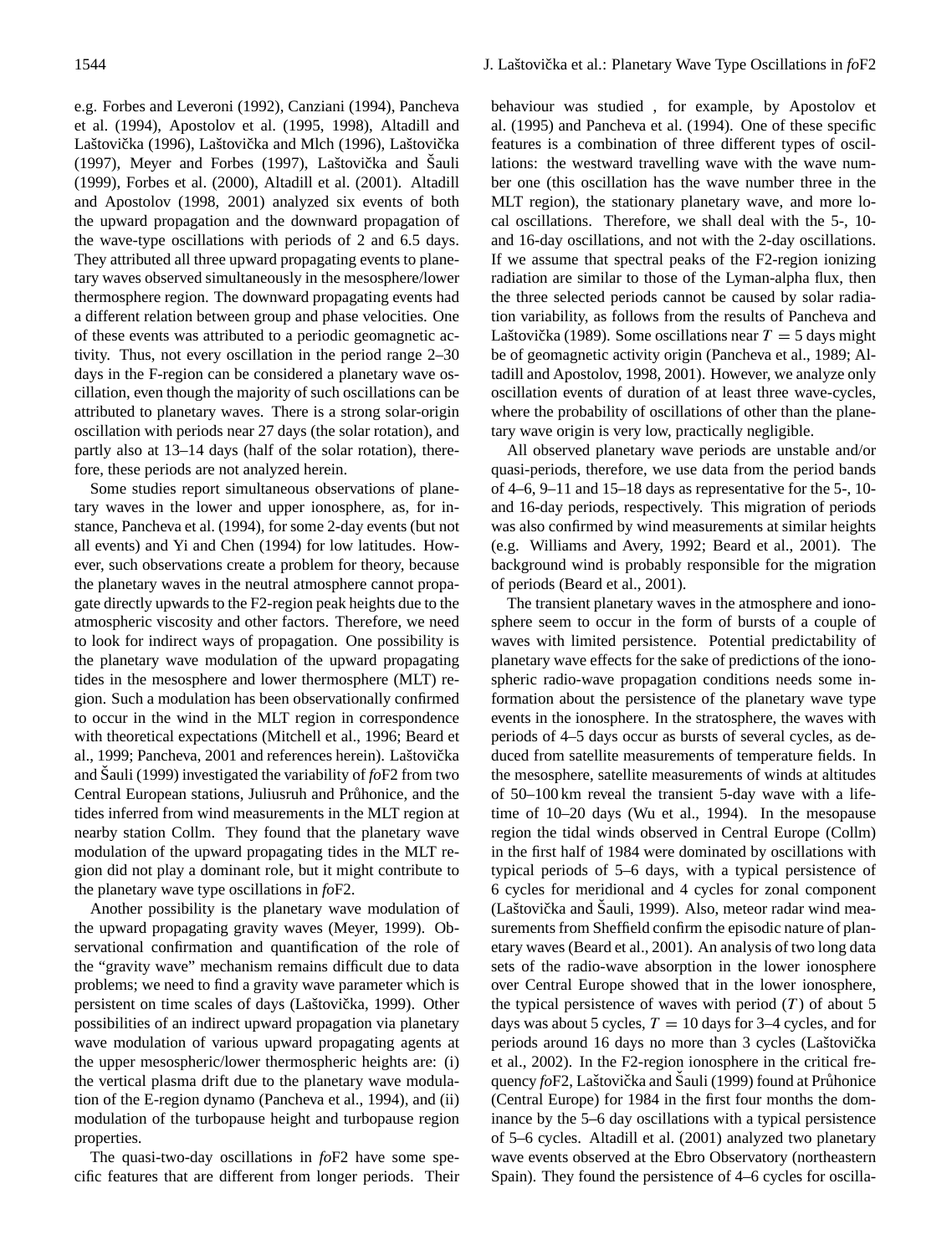| <b>Station</b> | Geographic latitude  | Geographic longitude Geomagnetic latitude |                  |
|----------------|----------------------|-------------------------------------------|------------------|
| Juliusruh      | 54.6 $\rm ^{\circ}C$ | $13.4^\circ$ E                            | $54.3^\circ$ N   |
| Slough         | $51.5^{\circ}$ C     | $0.6^\circ$ W                             | $51.5^\circ$ N   |
| Průhonice      | $50.0^\circ$ N       | $14.6^\circ$ E                            | $49.7^\circ$ N   |
| Rome           | $41.8^\circ$ N       | $12.5^\circ$ E                            | $42.3^{\circ}$ N |

**Table 1.** Coordinates of ionospheric stations

tions with a period of 6.5 days. It should be mentioned that Lindzen et al. (1984) already suggested that the existence of propagating external Rossby modes in the atmosphere was episodic.

We investigate the persistence of the planetary wave type oscillations over Europe, among others, in order to clarify the possible predictability of such oscillations with applications to the radio-wave propagation conditions (e.g. in project COST271), and for a better understanding of the coupling of the lower and upper atmosphere. A brief description of data and methods in Sect. 2 is followed by the Meyer wavelet analysis results in Sect. 3 and the Morlet wavelet analysis results in Sect. 4. The results are briefly discussed in Sect. 5 and summarized in Conclusions.

## **2 Data and method**

As the analyzed ionospheric parameter we use the basic characteristics of the F2-region, the widely available critical frequency *fo*F2. Data from four stations, which are typical for the European area (except Russia), Juliusruh, Slough, Průhonice and Rome, are used over the period 1979–1989 (from maximum to maximum of the solar cycle). The coordinates of those four stations are listed in Table 1. Noontime (10:00–14:00 UT) average values of *fo*F2 are used. Sometimes there are problems with the quality and availability of *fo*F2 data with some stations for some periods (Burešová, 1997). The above stations and the analyzed period were selected by taking such problems into account. Therefore, good quality data with minimum gaps are used in the paper. Single data gaps were interpolated with the use of data of the same station at other local times and/or from neighbouring stations at the same time, or a combination of both, based on the availability of data. Nevertheless, Rome, January–June 1979 and Průhonice 1989 data have not been taken into analysis due to more data gaps.

In our previous study of the persistence of the planetary wave type oscillations in the F2-region (Laštovička and Šauli, 1999) we used the autocorrelation method. The autocorrelation can yield information about the persistence only for a dominant wave, if a well-dominant wave exists. If not, this method does not reveal reasonable information about the persistence. To overcome this problem, the wavelet analysis applied to consecutive 1-year long intervals, shifted by half a year, was used in searching for the persistence of the planetary wave oscillation events in the lower ionosphere by Laštovička et al. (2002). Time series were analyzed by a continuous wavelet transform. The Meyer wavelet was used from the family of wavelet functions.

The wavelet analysis is a powerful tool for analysing localised variations of power within a time series. The method allows for the decomposition of one-dimensional series into the time-period space, where it is possible to determine both the dominant modes of variability and how those modes vary in time. The wavelet analysis can be used to analyze time series that contain non-stationary power at many different frequencies. The continuous wavelet transform is defined as the convolution of signal with a scaled and translated version of wavelet function. By varying the wavelet scale and translating along the localised time it is possible to construct a picture showing both the amplitude of any feature versus the scale and how this amplitude varies with time. In the paper we apply two types of continuous wavelet analysis, the Meyer wavelet and the Morlet wavelet analyses. The Meyer wavelet is an infinitely regular orthogonal symmetric wavelet. Its definition and scaling functions are more complicated than for most of the other famous wavelets, so interested readers should look for details in Daubechies (1994). A commercial MATLAB-Wavelet software has been used to compute Meyer wavelet transform.

The Morlet wavelet consists of a plane wave modulated by Gaussian (Torrence and Compo, 1998). The Morlet wavelet function is a complex function and the corresponding wavelet transform is also complex. The Morlet wavelet with parameter 7 is used. As a source Matlab code the wavelet software for Morlet wavelet computations provided by Torrence and Compo was used. Matlab codes are available at URL: http://paos.colorado.edu/research/wavelets/.

The wavelet analysis is applied to consecutive 1-year long intervals, shifted by half a year (January–December 1979, July 1979–June 1980, January–December 1980, etc.). Thus, for Slough and Juliusruh we have 21 partly overlapping intervals for the period 1979–1989, for Rome 20 intervals and for Průhonice 19 intervals.

#### **3 Results of the Meyer wavelet analysis**

Figures 1–3 show examples of the results of the Meyer wavelet transform. Altogether, 81 such pictures have been obtained for the four stations. Figures 1 and 2 represent the periods of high solar activity, while Fig. 3 is for the solar cycle minimum year. Figures 1 and 3 are for January-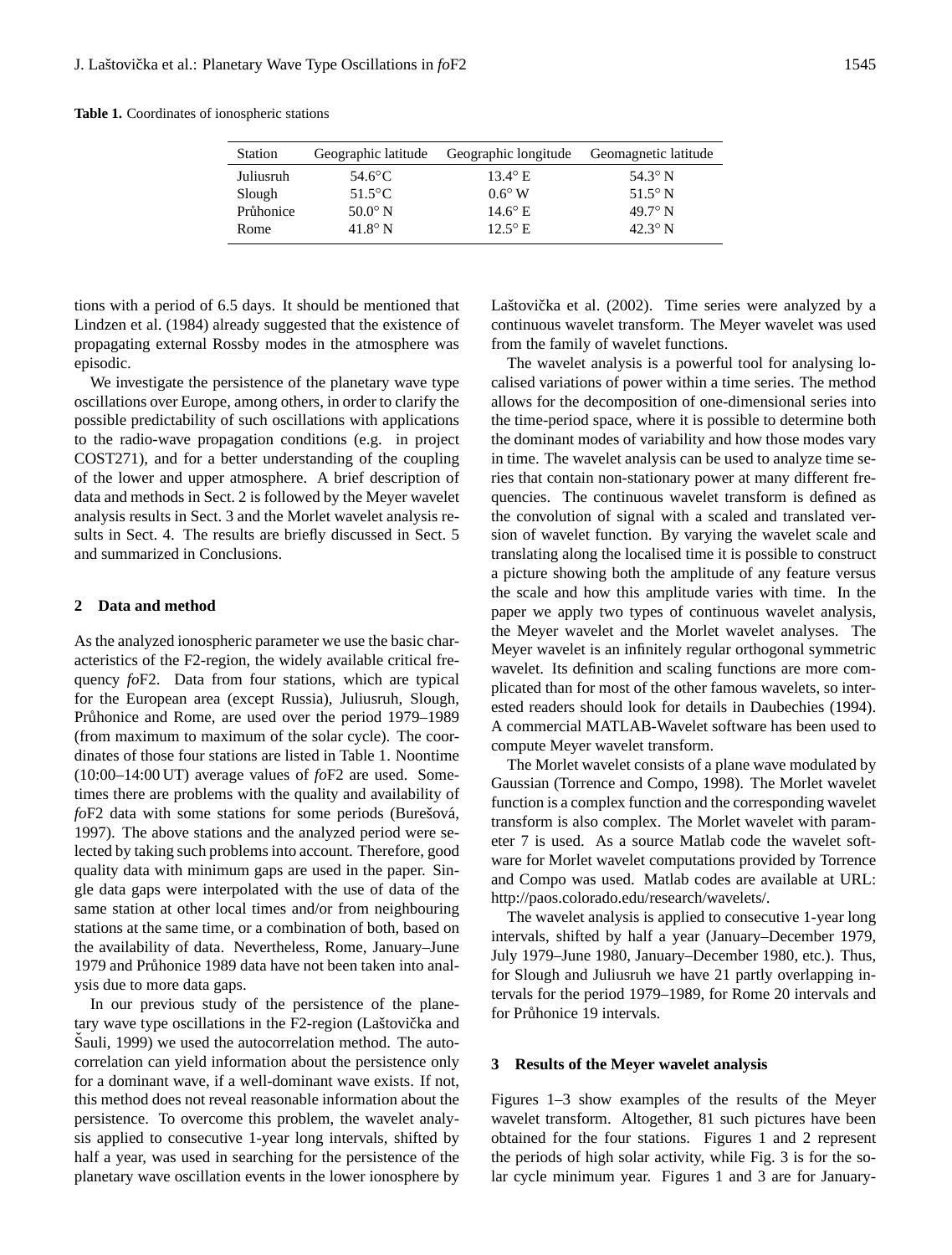

**Fig. 1.** Planetary wave activity inferred from *fo*F2 for Průhonice, January– December 1980, Meyer wavelet transform. Top panel, time series of raw *fo*F2 data. Bottom panel, wavelet transform of the planetary wave activity changing by colour from black-brown (minimum value) to white (maximum value).

**Fig. 2.** Planetary wave activity inferred from *fo*F2 for Juliusruh, July 1988–June 1989, Meyer wavelet transform. Top panel, time series of raw *fo*F2 data. Bottom panel, wavelet transform of the planetary wave activity changing by colour from black-brown (minimum values) to white (maximum values).

December, whereas Fig. 2 is for July–June. Top panels in Figs. 1–3 show time series of the raw *fo*F2 data with a welldeveloped seasonal variation with summer minimum, particularly under high solar activity conditions (Figs. 1 and 2). Bottom panels in Figs. 1–3, the results of the Meyer wavelet analysis, must be interpreted taking into account the seasonally variable level of the background *fo*F2 shown in top panels. Two planetary waves of the same amplitude in the neutral atmosphere will transfer into two planetary waves in *fo*F2 with different amplitudes due to the different level of the background *fo*F2. In other words, we need to consider the kind of "relative" amplitudes and/or power.

The most pronounced feature of Figs. 1–3 is a large temporal and partly spectral variability of the planetary wave activity. The migration of periods of planetary wave activity is also well visible. The large temporal variability of the planetary wave activity means, in other words, the limited persistence of the individual planetary wave events. Furthermore, we focus on well-developed wave events, i.e. events with a persistence of at least 3 wave cycles. The colours in Figs. 1–

3 represent the events of relative brightening of a duration of at least three cycles with respect to their vicinity. This is a bit of a non-precise definition, but in view of the above effect of variable background *fo*F2, it seems to be better than to fix a level of brightness for such a search. We have to consider relative brightening with respect to the vicinity of the events. The brightening at the edges of Figs. 1–3 are artifacts caused by border effects.

The statistics of duration of individual events of the enhanced planetary wave activity for all yearly intervals and period bands centred at 5, 10 and 16 days is summarized in Table 2: number of events together with their mean, median and the most often occurring number of cycles for individual stations and the average values for all four stations. Due to the overlap of half-year shifted intervals, the majority of the events occur twice in these statistics.

For the 5-day wave, its mean, median and the most often occurring number of cycles provide an identical typical persistence of well-developed wave events to be of 4 cycles (Table 2). This is somewhat less than the persistence found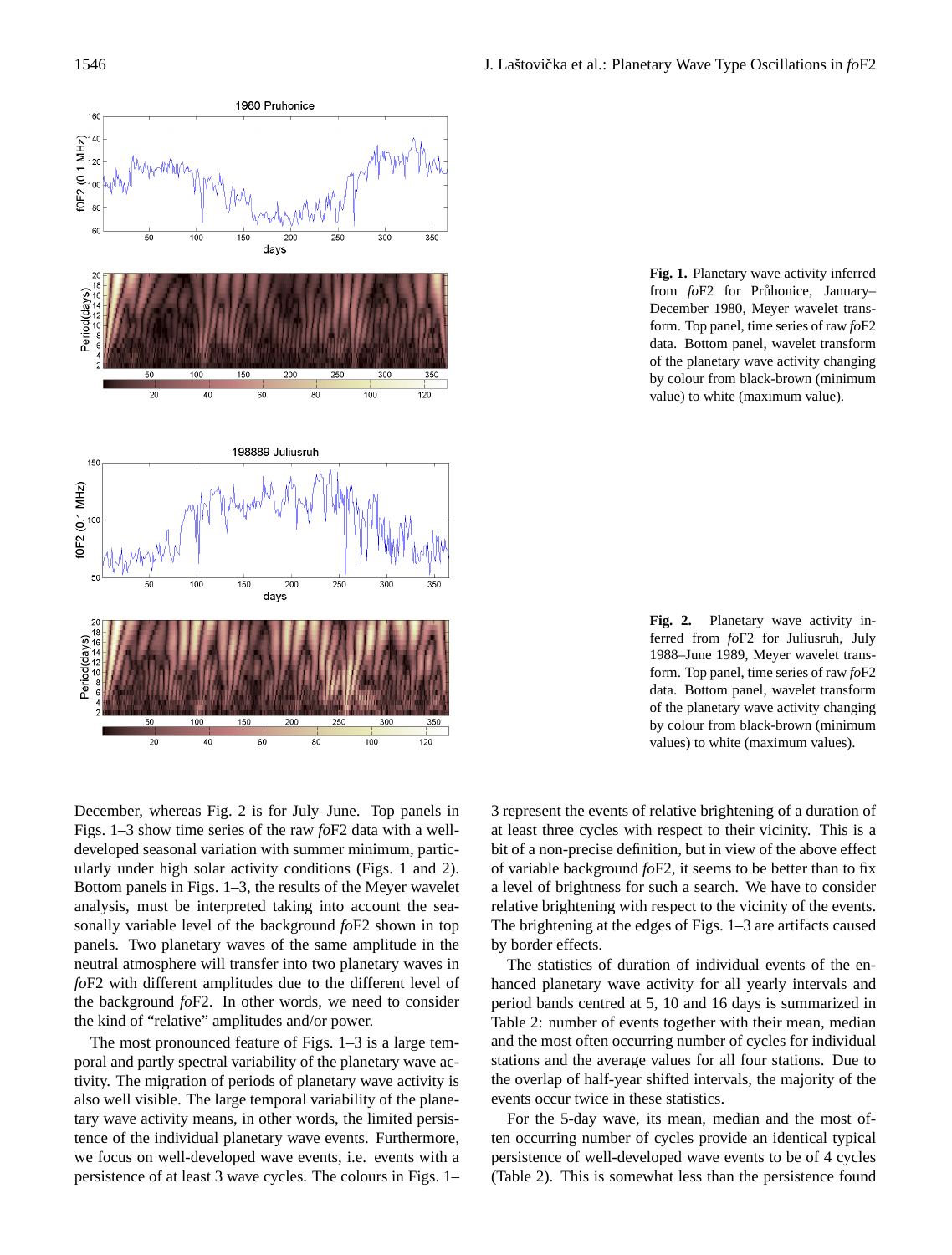

**Fig. 3.** Planetary wave activity inferred from *fo*F2 for Slough, January– December 1986, Meyer wavelet transform. Top panel, time series of raw *fo*F2 data. Bottom panel, wavelet transform of the planetary wave activity changing by colour from black-brown (minimum values) to white (maximum values).

**Table 2.** Statistics of persistence of planetary wave type oscillations in *fo*F2 over Europe, 1979–1989, based on the Meyer wavelet transform. The average values for medians and the most frequent values are presented with step 0.5

| <b>Station</b> | Period (days) | Number of events | Median value   | Mean Value  | Most frequent value |
|----------------|---------------|------------------|----------------|-------------|---------------------|
| Juliusruh      | 5             | 45               | $\overline{4}$ | 4.5         | 4                   |
|                | 10            | 39               | 4              | 4.0         | $3 + 4$             |
|                | 16            | 35               | 3.5            | 3.8         | $3 - 3.5$           |
| Slough         | 5             | 37               | 4              | 4.3         | $\overline{4}$      |
|                | 10            | 29               | 3.5            | 3.6         | 3.5                 |
|                | 16            | 34               | 3.5            | 3.6         | $3 - 3.5$           |
| Průhonice      | 5             | 49               | 4.5            | 4.7         | $\overline{4}$      |
|                | 10            | 42               | 4              | 4.1         | 3                   |
|                | 16            | 33               | 3.5            | 3.8         | 3                   |
| Rome           | 5             | 31               | 4              | 4.0         | $3.5 - 4$           |
|                | 10            | 33               | 3.5            | 3.7         | 3.5                 |
|                | 16            | 25               | 3              | 3.5         | 3                   |
| Average values | 5             | 40               | 4              | 4.3         | $\overline{4}$      |
|                | 10            | 36               | $3.5 - 4$      | $3.8 - 3.9$ | 3.5                 |
|                | 16            | 32               | 3.5            | 3.7         | 3                   |

by Laštovička and Šauli (1999) for a very limited data set. The coincidence of mean, median and the most often occurring number of cycles is slightly worse for the longer periods of 10 and 16 days, where all these characteristics provide the persistence smaller than 4 cycles. For 10 days, the median value and the most frequent occurrence point to a typical persistence of 3.5 cycles. For 16 days, all values point to a typical persistence of 3–3.5 cycles. However, if we consider the most frequent value of 3 cycles and we also imagine the occurrence of events shorter than 3 cycles, then the typical persistence of events with periods around 16 days seems to be no more than 3 cycles. The spectrum of duration of the planetary wave events peaks near its lower cutoff duration of 3 cycles and has a relatively long tail in longer duration; therefore, the mean duration cannot be considered represen-

tative and/or close to the typical duration.

Thus, in terms of the number of cycles in the planetary wave events, the 5-day period wave events display the typical duration of 4 cycles, while 10- and 16-day events display 3.5 and no more than 3 cycles, respectively. However, in terms of days it means that there is a typical duration of 20 days for  $T = 5$  days, about 35 days for  $T = 10$  days and no more than 48 days for  $T = 16$  days. In other words, the duration of wave events in terms of days is not shorter for longer periods, but rather it seems to be longer. We are not going to analyze bursts shorter than 3 cycles, since the physical understanding of such variations and/or events as waves may be questioned. On the other hand, one season (90 days) is equal to 5.5 cycles with  $T = 16$  days. This means that for long periods we can hardly expect a long persistence in terms of the number of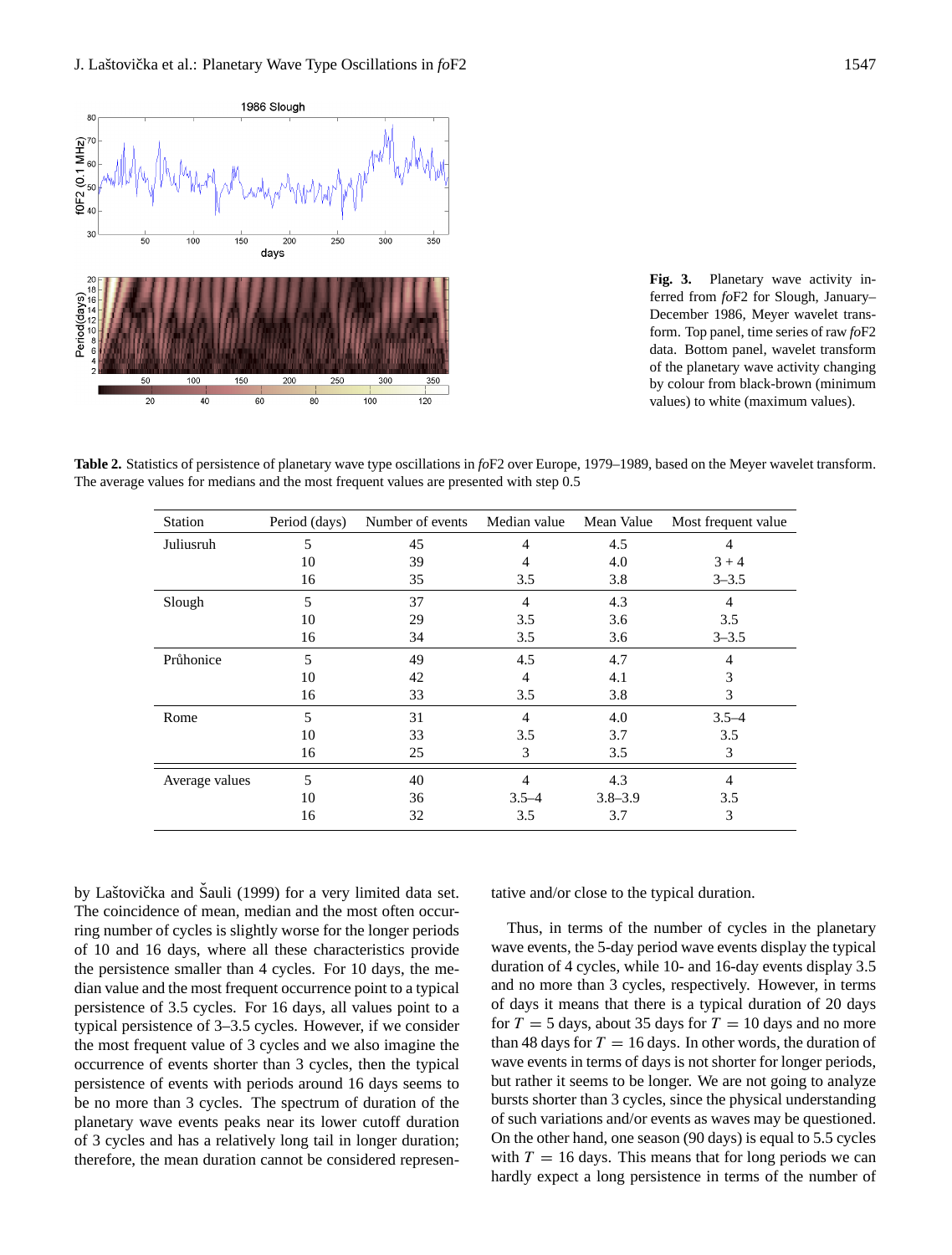

Fig. 4. Planetary wave activity inferred from *foF2* for Průhonice, January–December 1980, Morlet wavelet transform. Top panel, time series of raw *fo*F2 data. Bottom left panel, wavelet transform power spectrum of the planetary wave activity changing by colour from white and black-blue (minimum values) through green to red and black-red (maximum values). Power spectrum is normalized to 1. Bottom right panel, global (over 365 days) Morlet wavelet and Fourier spectrum; horizontal axis – power; vertical axis – period of oscillations in days.

cycles. It has to be destroyed by the seasonal variation of the atmosphere and by various sporadic effects.

#### **4 Results of the Morlet wavelet analysis**

Figures 4–6 show examples of results of the Morlet wavelet power spectra normalized to a peak amplitude equal to 1. Again, 81 such pictures have been obtained for the four stations. Figures 4, 5 and 6 are for the same intervals and stations as Figs. 1, 2 and 3. Figures 4 and 5 represent periods of high solar activity, while Fig. 6 is for the solar cycle minimum year. Figures 4 and 6 are for January–December, whereas Fig. 5 is for July–June. Top panels in Figs. 4–6 show time series of the raw *fo*F2 data with a well-developed seasonal variation with summer minimum, particularly under high solar activity conditions.

Bottom left panels in Figs. 4–6 provide the results of the Morlet wavelet analysis. While the Meyer wavelet transform results (Figs. 1–3) are more suitable for the evaluation of the relative amplitudes/power with respect to the vicinity of the analyzed interval, the Morlet wavelet transform results are more suitable for the evaluation of the normalized absolute amplitude/power, i.e. a search for intervals with values larger than a fixed value. Even though the values shown in Figs. 4– 6 are normalized, their interpretation with respect to a fixed level, and not to vicinity of the given interval, is hereafter called "absolute amplitudes". This allows us, among others, to compare the results of the relative and absolute amplitude/power approach to interpretation of the results. Bottom right panels in Figs. 4–6 show global (over 365 days) Morlet wavelet transform and Fourier transform spectra, with the horizontal axis representing the power and the vertical axis representing the period of oscillations in days. The Morlet wavelet analysis reveals much better resolution in time and allows for the study of events of a (very) limited persistence/duration. The Fourier spectral analysis has in global values better resolution in periods but does not enable one to study events of limited duration and to localize their position.

The most pronounced feature of Figs. 4–6 is again a large temporal and spectral variability of the planetary wave activity. The migration of periods of planetary wave activity is visible, even better than in Figs. 1–3. We again deal only with the well-developed wave events, i.e. events with a persistence of at least 3 waves. With Morlet wavelets we consider the normalized absolute amplitudes. In Figs. 4–6 we are not interested in the change in colour. We only consider intervals with a yellow or red colour of the duration of at least three wave cycles. Only results inside of the conus of significance (black thin curve) are taken into account. The border effects affect the information out of the thin curve. Figures 4–6 display a well developed and reasonably persistent ∼27-day variation (particularly Fig. 5), which, however, is of solar origin and, therefore, out of the scope of the paper.

The statistics of the duration/persistence of individual events of enhanced planetary wave activity for all yearly intervals and period bands centred at 5, 10 and 16 days is summarized in Table 3, as is the Meyer wavelet in Table 2: number of events together with their mean, median and the most often occurring number of cycles for individual stations, and average values for all four stations. Numbers of events in Table 3 versus Table 2 differs due to the difference in their definition.

Table 3 reveals for the 5-day wave the typical persistence of well-developed wave events to be of 4 cycles or a little bit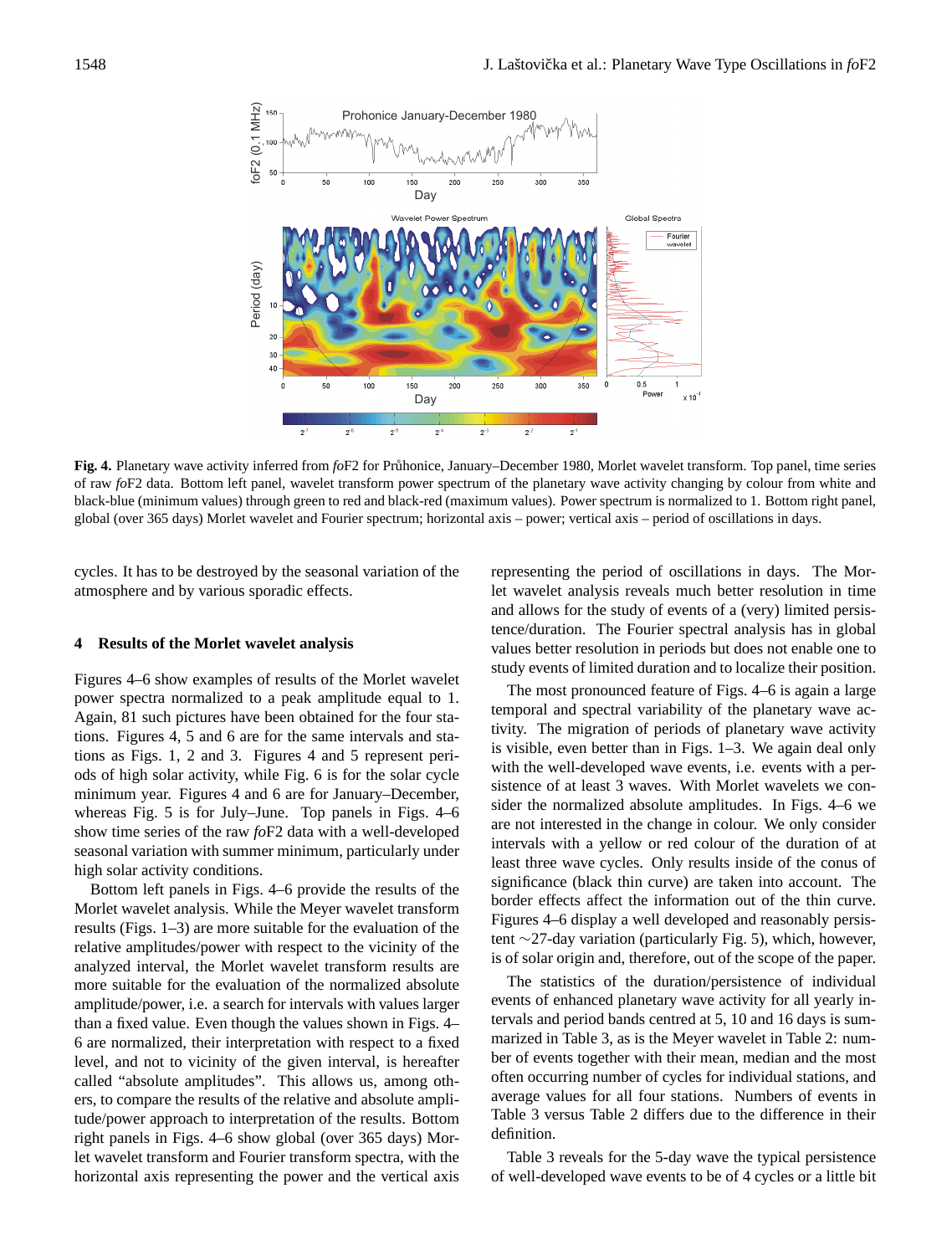

**Fig. 5.** Planetary wave activity inferred from *fo*F2 for Juliusruh, July 1988–June 1989, Morlet wavelet transform. Top panel, time series of raw *fo*F2 data. Bottom left panel, wavelet transform power spectrum of the planetary wave activity changing by colour from white and black-blue (minimum values) through green to red and black-red (maximum values). Power spectrum is normalized to 1. Bottom right panel - global (over 365 days) Morlet wavelet and Fourier spectrum; horizontal axis - power; vertical axis – period of oscillations in days.



**Fig. 6.** Planetary wave activity inferred from *fo*F2 for Slough, January–December 1986, Morlet wavelet transform. Top panel, time series of raw *fo*F2 data. Bottom left panel, wavelet transform power spectrum of the planetary wave activity changing by colour from white and black-blue (minimum values) through green to red and black-red (maximum values). Power spectrum is normalized to 1. Bottom right panel - global (over 365 days) Morlet wavelet and Fourier spectrum; horizontal axis - power; vertical axis – period of oscillations in days.

more, based on median and the most frequent values. This is consistent with the persistence obtained from the Meyer wavelet transform by another way of evaluation, "relative" instead of "absolute" amplitudes. For the 10-day wave, both the median value and the most frequent occurrence provide the typical persistence of just 4 cycles. For the 16-day wave, the median and most frequent values point to a typical persistence of 3.5 cycles or slightly more. Thus, the persistence in terms of the number of cycles slightly decreases with increasing period, but less than that for the Meyer wavelet transform interpreted in terms of relative brightness in Figs. 1–3. In other words, the persistence interpreted from Figs. 1–3 ("relative" amplitudes) and 4–6 ("absolute" amplitudes) is not the same. The latter interpretation requires sufficiently large power but does not consider its changes with time, which may include changes of phase. The former considers changes of power with time but does not require the power to be always higher than a fixed limit. Therefore, Table 3 reveals one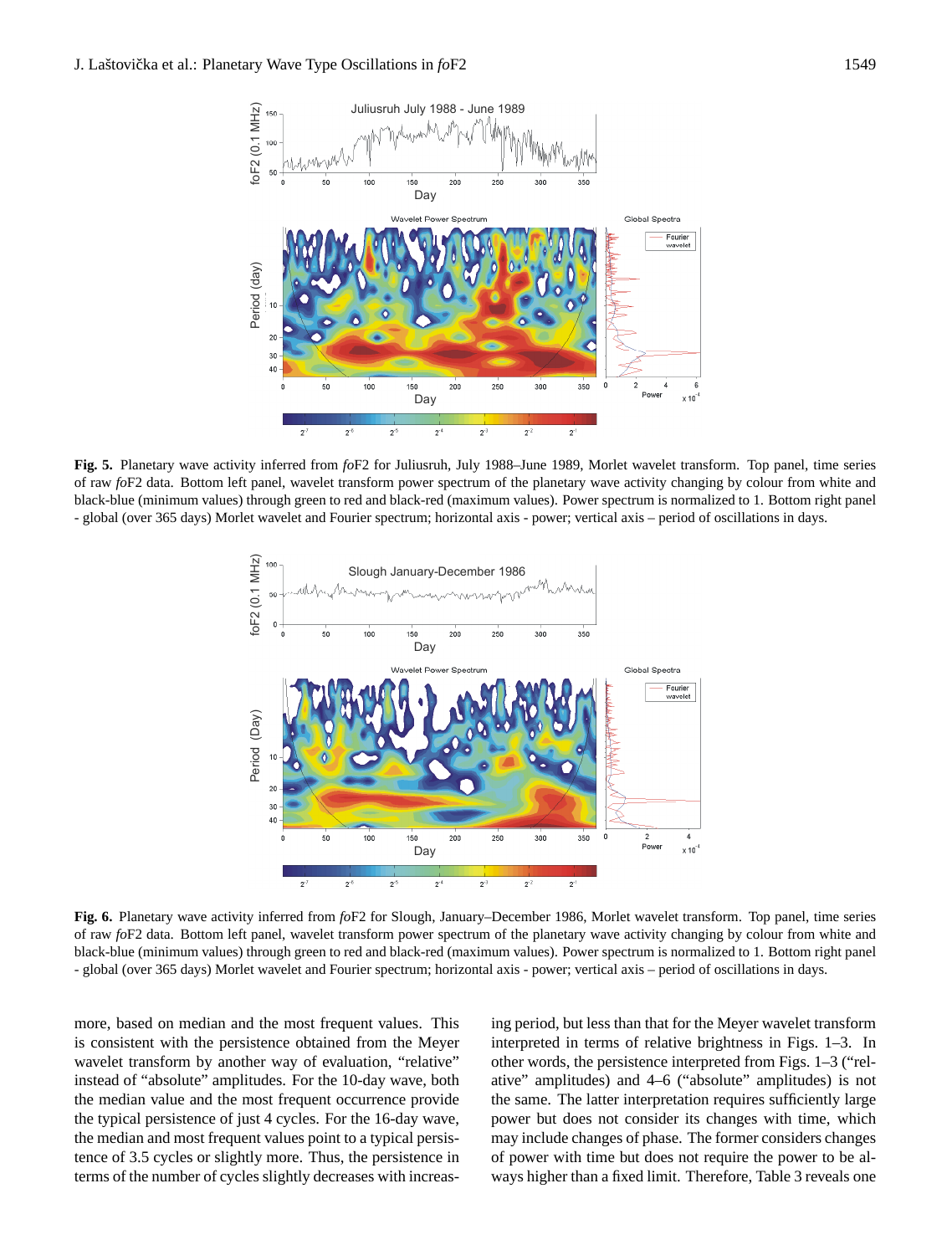| Station        | Period (days) | Number of events | Median value | Mean value  | Most frequent value |
|----------------|---------------|------------------|--------------|-------------|---------------------|
| Juliusruh      | 5             | 55               | 4            | 4.8         | 4                   |
|                | 10            | 39               | 4.5          | 4.6         | 4.5                 |
|                | 16            | $30 + 1*$        | 4            | 4.8         | 3                   |
| Slough         | 5             | 52               | 4.5          | 4.8         | $3 - 4$             |
|                | 10            | 38               | $4 - 4.5$    | $4.6 - 4.7$ | 3.5                 |
|                | 16            | 35               | 4            | 4.3         | 3                   |
| Průhonice      | 5             | 33               | 4            | 4.6         | $\overline{4}$      |
|                | 10            | 42               | 4            | 4.4         | 3                   |
|                | 16            | 31               | 4.5          | 4.7         | 4                   |
| Rome           | 5             | 55               | 4.5          | 4.9         | $3.5 - 4$           |
|                | 10            | 52               | 4            | 4.2         | 4.5                 |
|                | 16            | 38               | 4            | 4.6         | $\overline{4}$      |
| Average values | 5             | 49               | $4 - 4.5$    | 4.8         | 4                   |
|                | 10            | 43               | 4            | 4.4         | 4                   |
|                | 16            | 34               | 4            | 4.6         | 3.5                 |

**Table 3.** Statistics of persistence of planetary wave type oscillations in *fo*F2 over Europe, 1979–1989, based on the Morlet wavelet transform. The average values for medians and the most frequent values are presented with step 0.5

1\* – ∼220 day long period of persistent occurrence in 1980

extremely long ( $\approx$ 220 days) event, which is not the case for the Meyer wavelet analysis (Table 2).

In terms of days the typical duration for the Morlet wavelet transform is 20 days or a little bit more, for  $T = 5$  days, about 40 days for  $T = 10$  days and about 54 days or a little bit more for  $T = 16$  days. In other words, the duration of wave events in terms of days is not shorter for longer periods, but rather it again seems to be longer. We are not going to analyze bursts shorter than 3 cycles, since the physical understanding of such variations and/or events as waves may be questioned.

In order to exclude the possibility of some difference in the results due to a difference between the Meyer and Morlet wavelet techniques, the results of the Morlet wavelet transform (Figs. 4–6) are also interpreted in the same way as the results of the Meyer wavelet transform, i.e. in terms of relative changes in power. For the 16-day wave, the results are the same as in Table 2. For shorter periods, particularly for  $T = 5$  days, the number of wave events is slightly lower and the average duration is slightly lower for the Morlet wavelet transform results, whereas median values are mostly identical, with some by 0.5 lower, and the most typical values for the Morlet wavelet transform results are identical to those in Table 2. Thus, the overall pattern remains the same for both the Meyer and Morlet wavelet transform results. The minor differences observed might result from partly subjective evaluation in the "relative" amplitude approach. The difference between the "absolute" amplitude and "relative" amplitude interpretation of the results is even slightly higher when we use the Morlet wavelet transform results instead of the Meyer wavelet transform results for the "relative" amplitudes. Nevertheless, the gross features of the results obtained by both means of interpretation are generally consistent.

## **5 Discussion**

The *fo*F2 data of four stations representative for the midlatitudinal Europe, Juliusruh, Slough, Průhonice and Rome, were used to study the persistence of planetary wave events in the maximum of the F2-region of the ionosphere. The general pattern of persistence of the planetary wave type oscillations is similar for all four stations in Tables 2 and 3 and, therefore, may be considered representative for European middle latitudes (except Russia). Slight differences may be caused by a slightly different data set, a limited amount of the analysed data, perhaps some local effects, as well as a different approach to the persistence evaluation in Tables 2 and 3. However, these differences appear to be within the accuracy of determination of persistence of the planetary wave type events.

Some planetary wave events have a sharp beginning and end. Then, the accuracy of the determination of persistence is given basically by the resolution of the software used. However, the beginning and end of most events is not so sharp and the accuracy of the determination of persistence in such cases is between half and one wave cycle. Therefore, we can consider that the accuracy of determination of the typical persistence of planetary wave events is not worse than one wave cycle, but rather close to half a cycle. We are aware of the fact that such determination of accuracy does not look very scientific but by taking into account a partly vague definition of persistence and the accuracy of the input data, such an approach that is a bit like "fuzzy mathematics" seems to be the right approach.

The typical persistence of the 5-day wave in *fo*F2 is 4 cycles. This is slightly less than the typical persistence of 5 cycles for the 5-day wave in *fo*F2 found by Laštovička and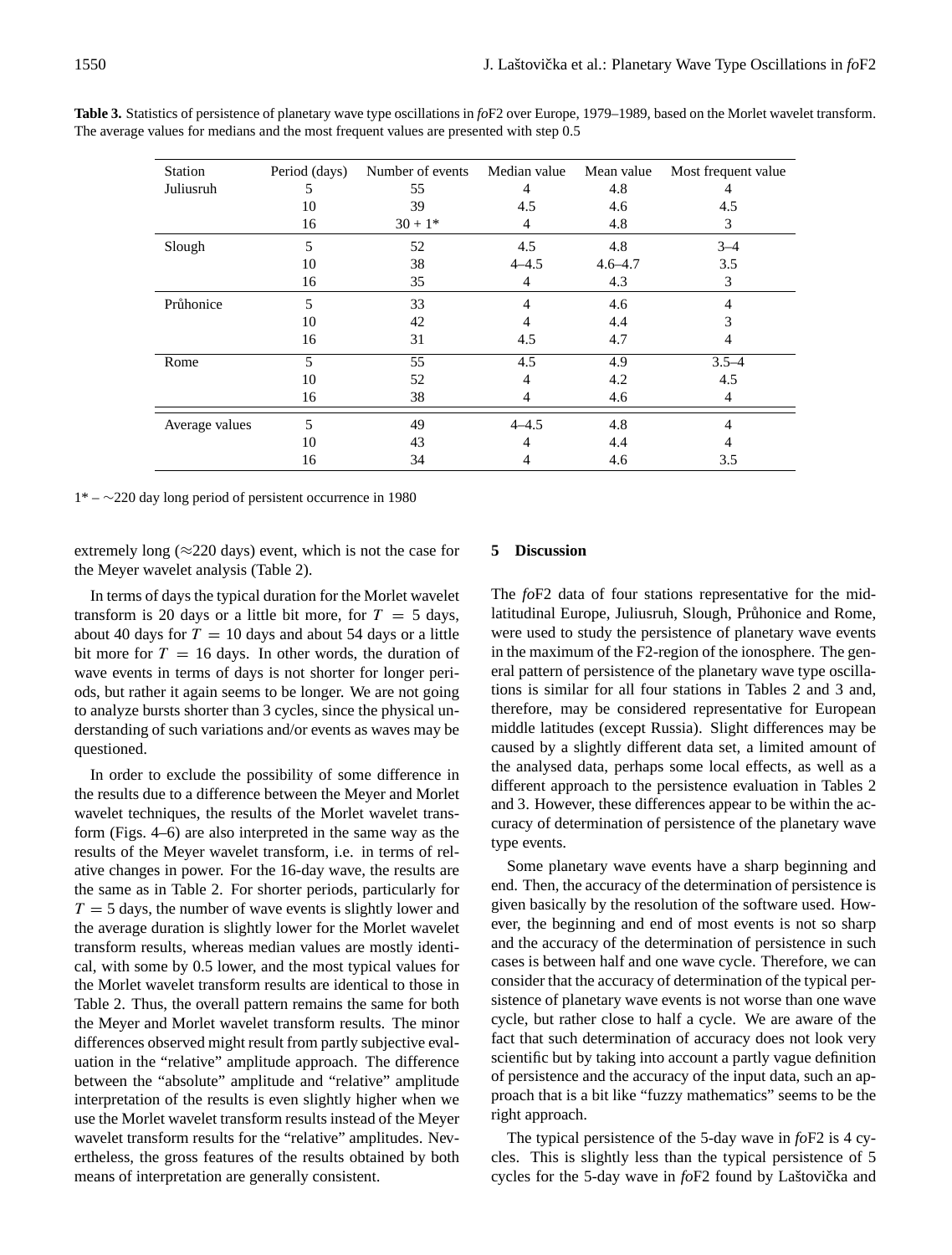Šauli (1999) and Altadill et al. (2001) for very limited data sets. Also, in the lower ionosphere the typical persistence was found to be 5 cycles by Laštovička et al. (2002). This indicates the possibility of the persistence of 4–5 cycles to be typical for the 5-day wave oscillations in the upper atmosphere and ionosphere over Central Europe. Wu et al. (1994) reported shorter persistence for the 5-day wave events in the mesospheric winds as observed by HRDI/UARS. This might be caused either by different criteria for persistence, or by a difference in latitudes (UARS observations of planetary waves concern predominantly low latitudes). On the other hand, Laštovička and Šauli (1999) found the typical persistence of the 5-day wave events in the tidal wind in the mesopause region in Central Europe to be 4 cycles for the zonal component and 6 cycles for the meridional component. As for the persistence of oscillations with periods near 10 and 16 days, we have no available information about the persistence of such oscillations in other parameters.

The pattern for the persistence in terms of number of cycles and in terms of number of days is different. In terms of number of cycles, the persistence of oscillations decreases with increasing period. On the other hand, in terms of number of days, the persistence increases with increasing period. Both these results may be intuitively expected, taking into account seasonal variation that creates a problem mainly for the longer periods, and the occurrence of sporadic events, which disturb the shorter periods more.

We investigate the persistence of the planetary wave type oscillations over Europe, among others, in order to clarify the possible predictability of such oscillations with applications to the predictions of the radio-wave propagation conditions. For the sake of predictions, not only typical values of the persistence of planetary wave type events, but also spectral distribution of persistence (= event duration) is necessary. An example of the spectral distribution of event duration is shown in Fig. 7. The spectral distribution is too broad to allow for a reasonable prediction of event duration. Moreover, Figs. 1–6 display many events with a duration shorter than three cycles, which was the lower limit of events studied. Thus, the predictability of the planetary wave type oscillations in *fo*F2 seems to be very questionable. Unfortunately, we will probably be unable to separate these effects from the prediction noise, thereby improving the quality of radio-wave propagation predictions in such a way.

#### **6 Conclusions**

The basic characteristics of the F2-region, the critical frequency *fo*F2, was analyzed for four European stations, Juliusruh, Slough, Průhonice and Rome over the period 1979–1989 (one solar cycle). Noontime average values (10:00–14:00 UT) of *fo*F2 were used. The persistence of the planetary wave type oscillations at periods near 5, 10 and 16 days was studied with the use of the Meyer and Morlet wavelet transforms. Only events with a duration of three cycles or more were considered.



**Fig. 7.** Spectral distribution of the duration of the planetary wave type oscillation events (= persistence) in terms of number of cycles for the 5-day wave, station Juliusruh, 1979–1989.

The Meyer wavelet transform results were evaluated from the point of view of the relative enhancement of oscillation intensity with respect to surrounding "background" level (i.e. relative amplitudes of oscillations). The 5-day period wave events displayed a typical duration of 4 cycles, while 10- and 16-day wave events displayed 3.5 and no more than 3 cycles, respectively.

The Morlet wavelet transform results evaluated in the same way as the Meyer wavelet transform revealed almost identical results. However, the Morlet wavelet transform results were also evaluated from another point of view, as the increase in oscillation intensity above a fixed level (i.e. normalized absolute amplitudes of oscillations). Such evaluation provides for the 5-day wave a typical persistence of 4 cycles or a little bit more. For the 10-day wave, the typical persistence seems to be just 4 cycles. For the 16-day wave, the typical persistence is 3.5 cycles or slightly more. Thus, the persistence slightly decreases with increasing period, but less than that for the Meyer wavelet transform interpreted in terms of relative, not absolute amplitudes.

The pattern of the persistence in terms of the number of cycles and in terms of the number of days is different. In terms of tha number of cycles, the typical persistence of oscillations decreases with increasing period. On the other hand, in terms of the number of days, the typical persistence evidently increases with increasing period.

The spectral distribution of event duration is too broad to allow for a reasonable prediction of the event duration. Moreover, Figs. 1–6 display many events with a duration shorter than three cycles, which was the lower limit of events studied. Thus, the predictability of the planetary wave type